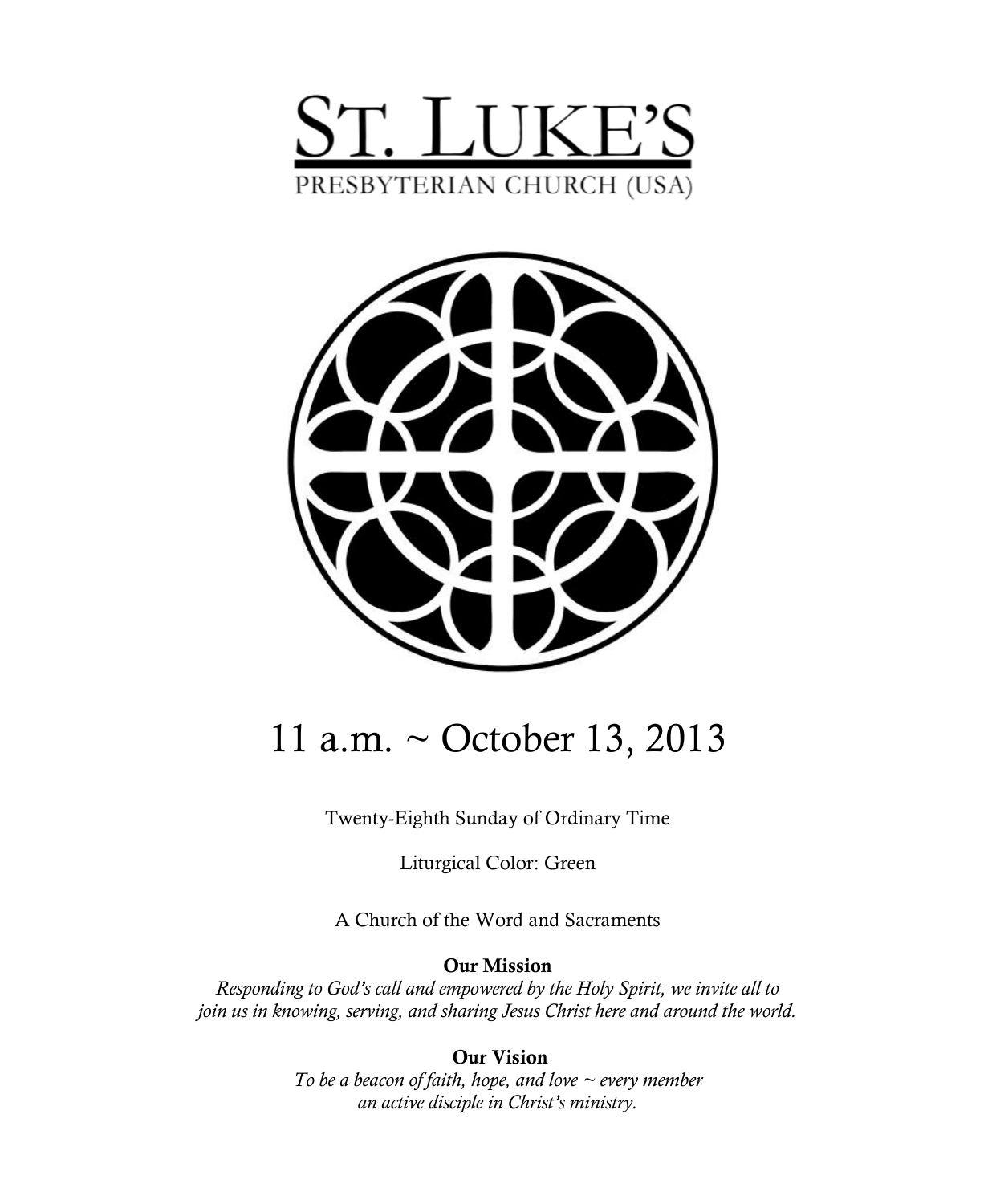### We Assemble in God's Name

#### In Preparation for Worship

*We come within the gates of Your heavenly dominion and enter Your courts to give You our praise. You are God Whose splendor fills the temple; our eyes behold the signs of Your steadfast love. With our hands cleansed through the forgiveness of Jesus we shall go about Your altar singing songs of thanksgiving. Your works are wondrous and worthy of tribute; hear our rejoicing as we lift before You glad adoration. Amen.*

#### Gathering Prayer of Adoration and American States and Jason Whitener

2

Prelude *Bringing in the Sheaves* Robert Thygerson

\*Call to Worship **Psalm** 66

Leader: Make a joyful noise to God, all the earth. Sing glory to God and praise the Lord! **People: Come and see what God has done: how awesome are His deeds among mortals.** Leader: Bless the Lord, O peoples, let the sound of God's praise be heard. **People: Truly God has listened; He has given heed to the words of my prayer.**

**All: Let us worship God!** 

**†\*Processional Hymn #356** *Come, Thou Fount of Every Blessing* NETTLETON

Celebration of Community Phil Brown

\*Invitation to Confession *O Lord Hear My Prayer* Jacques Berthier



Words & Music: © 1982, Les Pesses de Taize, GIA Pubilications, Inc. All rights reserved. Reprinted under OneLicense.net A-71933.

Minute for Commitment Lindy Farley, Cindy Nunez, Allison Thornton

arr. George Minor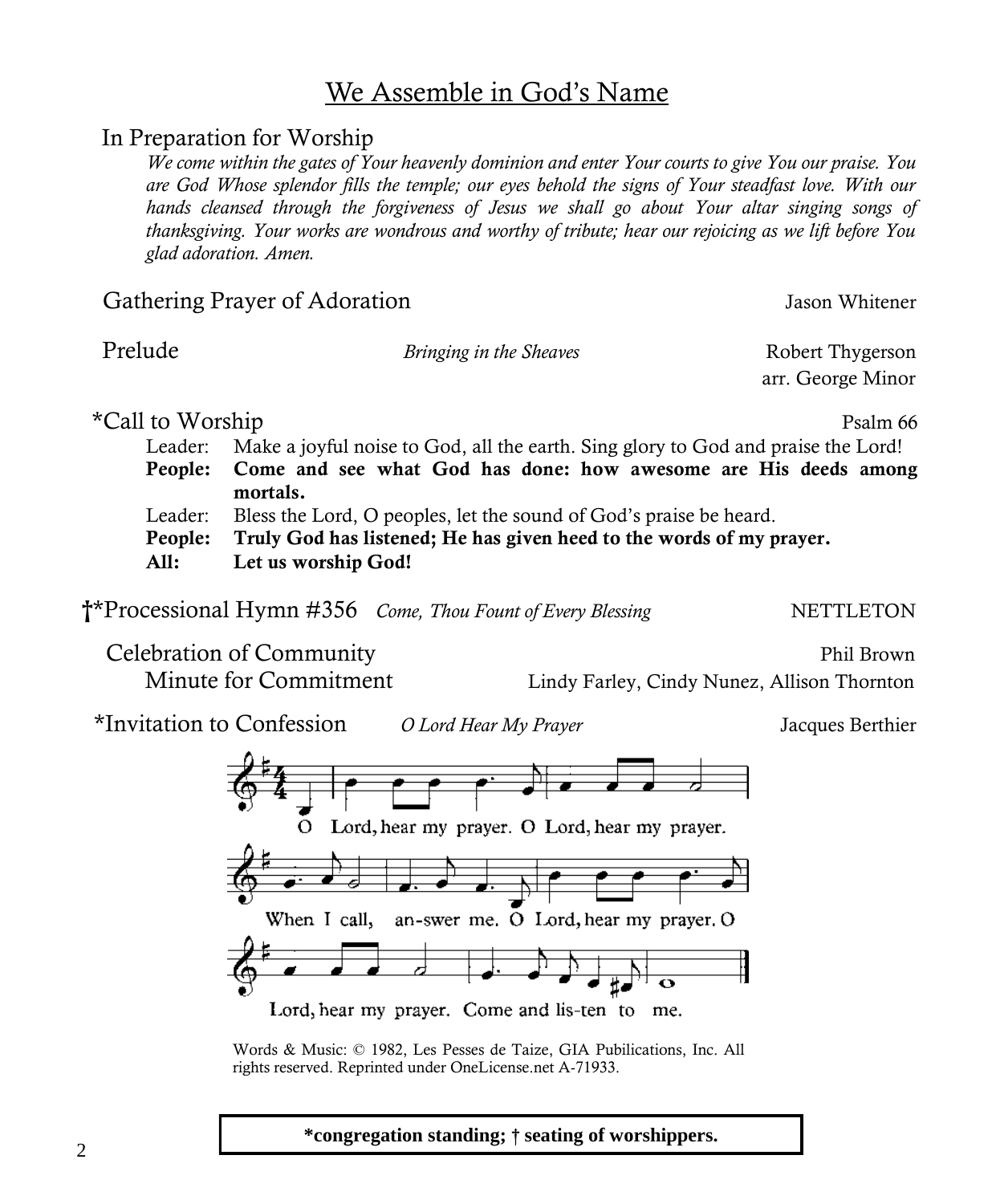\*Call to Prayer

Leader: The Lord be with you. **People: And also with you.** Leader: Let us pray.

\*Prayer of Confession (in unison)

**In the name of Christ Jesus, descended from David and risen in glory, we make our confession. Disputes arise within congregations; brothers and sisters quarrel. Hostility fractures the body; conflict leads to suspicion and pain. Forgive us, O God, when we continue to bear grudges; reconcile us to our neighbor as you redeem us of sin. Amen.**

\*Assurance of Forgiveness

#### **†**\*Gloria Patri

**Glory be to the Father, and to the Son, and to the Holy Ghost; as it was in the beginning, is now, and ever shall be, world without end. Amen. Amen.**

### We Hear God's Word Proclaimed

Tell Us Our Story Jason Whitener

 Children are always welcome to stay in worship. However, if you prefer, parents of children may take them to the nursery. Parents of children in pre-k and kindergarten may take them to the Faithful Friends Class in Room 121.

Morning Prayer & The Lord's Prayer Phil Brown

**Our Father Who art in heaven, hallowed be Thy name. Thy kingdom come, Thy will be done, on earth as it is in heaven. Give us this day our daily bread; and forgive us our debts, as we forgive our debtors; and lead us not into temptation, but deliver us from evil. For Thine is the kingdom and the power and the glory, forever. Amen.**

Old Testament Reading *Psalm 66:1-12* Rachel Thornton

Page 499

Leader: The Word of the Lord. **People: Thanks be to God.** 

 Anthem *O Lord, In Thee We Put Our Trust* G. F. Handel Chancel Choir arr. Hal Hopson

O Lord, in Thee we put our trust; source of peace and joy forevermore, peace and joy. O Lord, in Thee we put our trust; source of peace and joy. In days of trial be our stay. Be our refuge, our hope. Be Thou our refuge, O Lord, be our hope. We acknowledge that Thou only, Thou art God.

(Parents may return to their seats during the anthem.)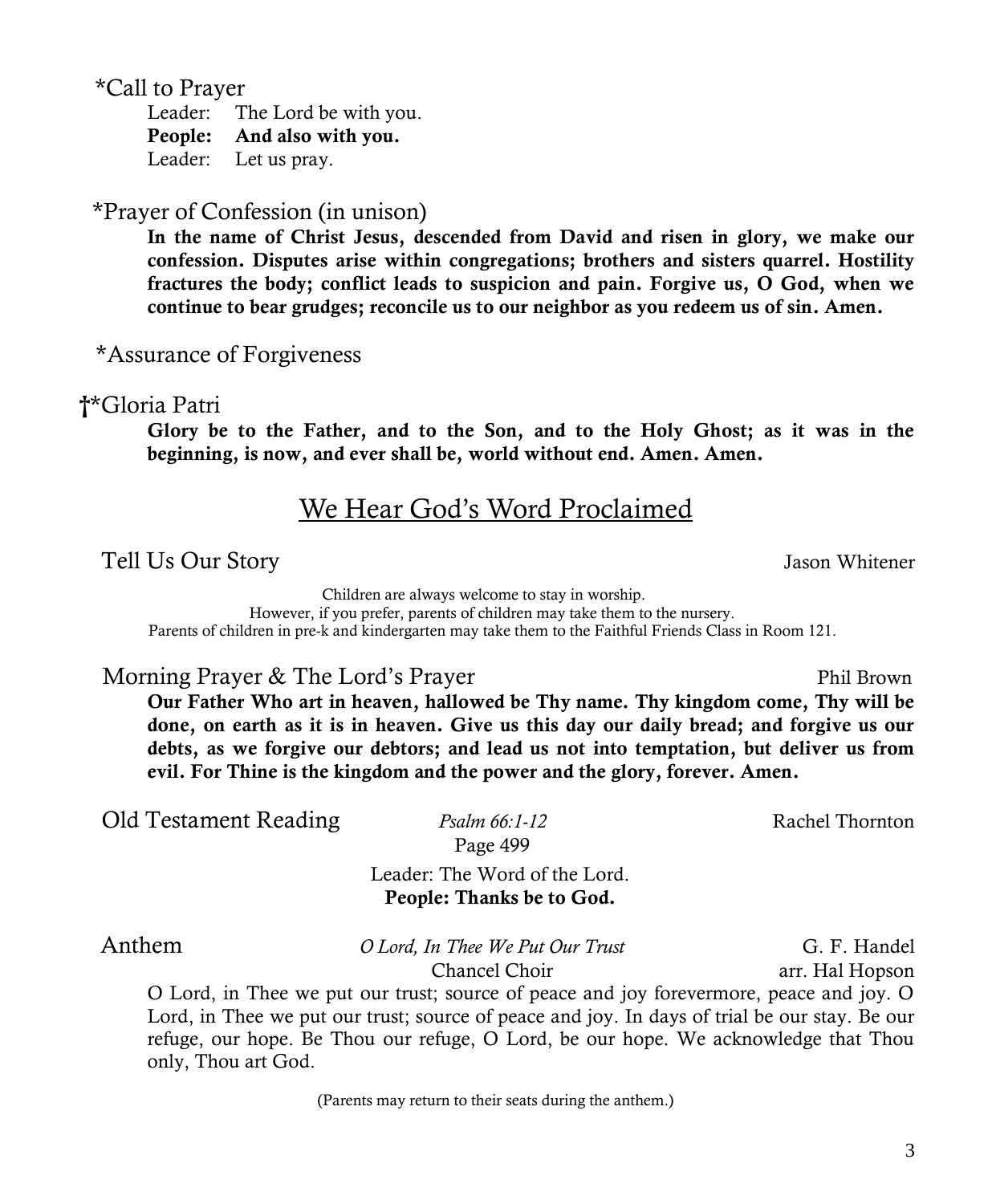New Testament Reading *Luke 17:11-19* Jason Whitener

Page 910-911 Leader: The Word of the Lord. **People: Thanks be to God.**

Sermon *"Thinking About Thanking"* Jason Whitener

 \*Hymn *Count Your Blessings* BLESSINGS (see music on page 6)

### We Respond to God's Word

\*The Apostles' Creed (in unison) Shannon Dill

**I believe in God the Father Almighty, Maker of heaven and earth, and in Jesus Christ His only Son our Lord; Who was conceived by the Holy Ghost, born of the Virgin Mary, suffered under Pontius Pilate, was crucified, dead, and buried; He descended into hell; the third day He rose again from the dead; He ascended into heaven, and sitteth on the right hand of God the Father Almighty; from thence He shall come to judge the quick and the dead. I believe in the Holy Ghost; the holy catholic church; the communion of saints; the forgiveness of sins; the resurrection of the body; and the life everlasting. Amen.**

**Offering & Offertory** *Chorale Prelude on "Gott Sei Dank"* Rob Roy Perry

\*Doxology

**Praise God, from Whom all blessings flow; Praise Him, all creatures here below; Praise Him above ye heavenly host; Praise Father, Son, and Holy Ghost. Amen.**

\*Prayer of Dedication

### We Go in God's Name

| *Sending Hymn #559    | We Gather Together                                                                        | KREMSER              |
|-----------------------|-------------------------------------------------------------------------------------------|----------------------|
| *Benediction          |                                                                                           |                      |
| *Benediction Response | <i>What Does the Lord Require?</i><br>Chancel Choir                                       | Jim Strathdee        |
| your God. (Micah 6:8) | What does the Lord require of you? To seek justice and love kindness and walk humbly with |                      |
| *Postlude             | Hymn to Joy                                                                               | Ludwig van Beethoven |

arr. Edward Broughton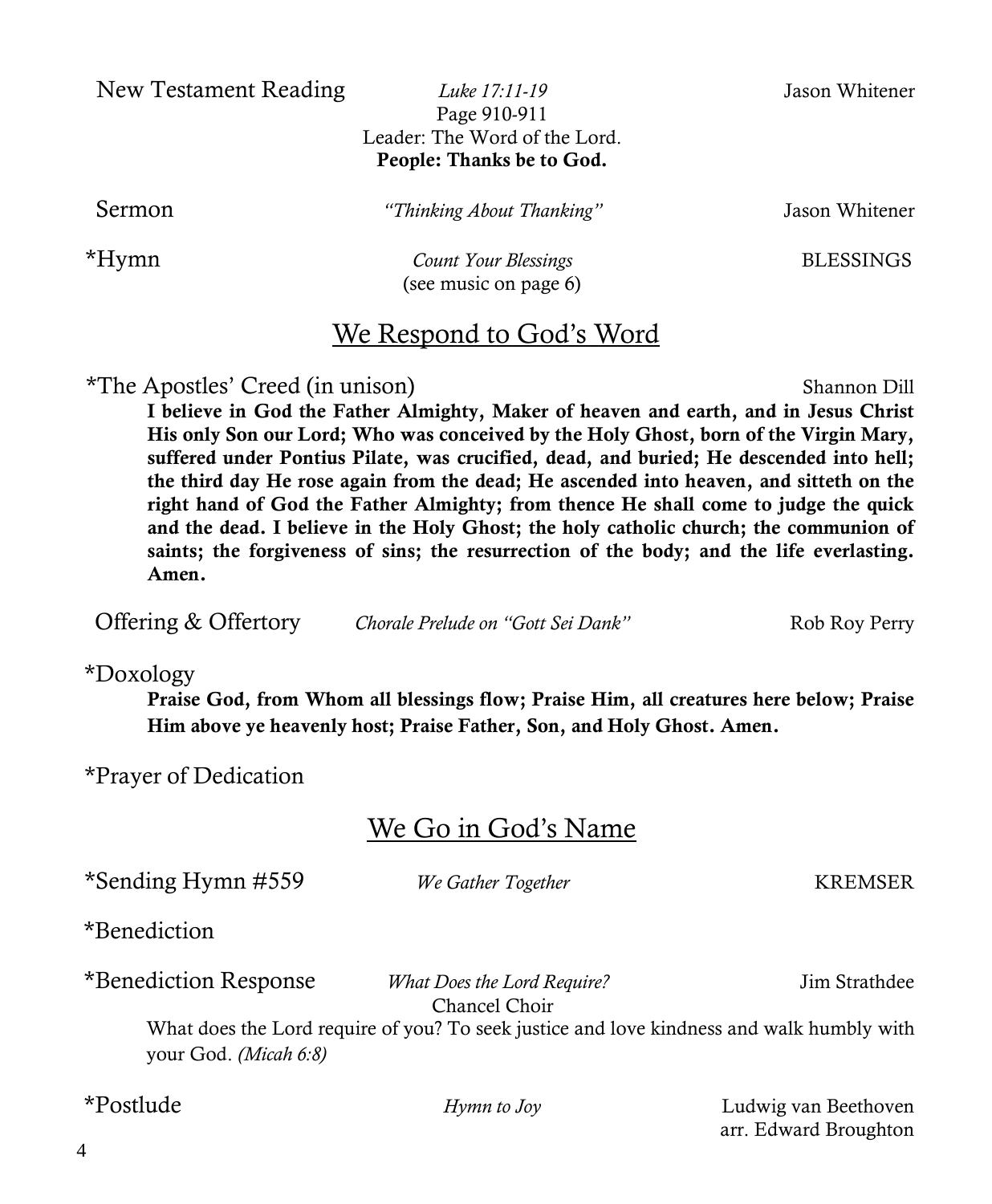#### Flowers

The sanctuary flowers are given by Dr. Betty Wills to the Glory of God and in loving memory of her parents, Angier and Johnnie Lee Varn Wills.

#### Serving Today

**Acolytes: Crucifer:** Emma Troha, **Candle Lighter:** Allie Hearn, **Bible Bearer:** Jack Troha, **Bell Ringer:** Matthew Turnbull **Faithful Friends:** Keith & Marcy Williams **Chancel Guild:** Brid & Tricia Igleheart **Continental Breakfast:** Mark, Ly, Madeleine, Marshall, Mason & Mischa Douglass **Nursery Supervisor:** Leslie Hamlin **Open/Close:** Steve Klein **Sound Crew:** Paul Clay **Ushers:** Bob Johnson - captain; John & Ellen Massey, Stan & Vicki Thornton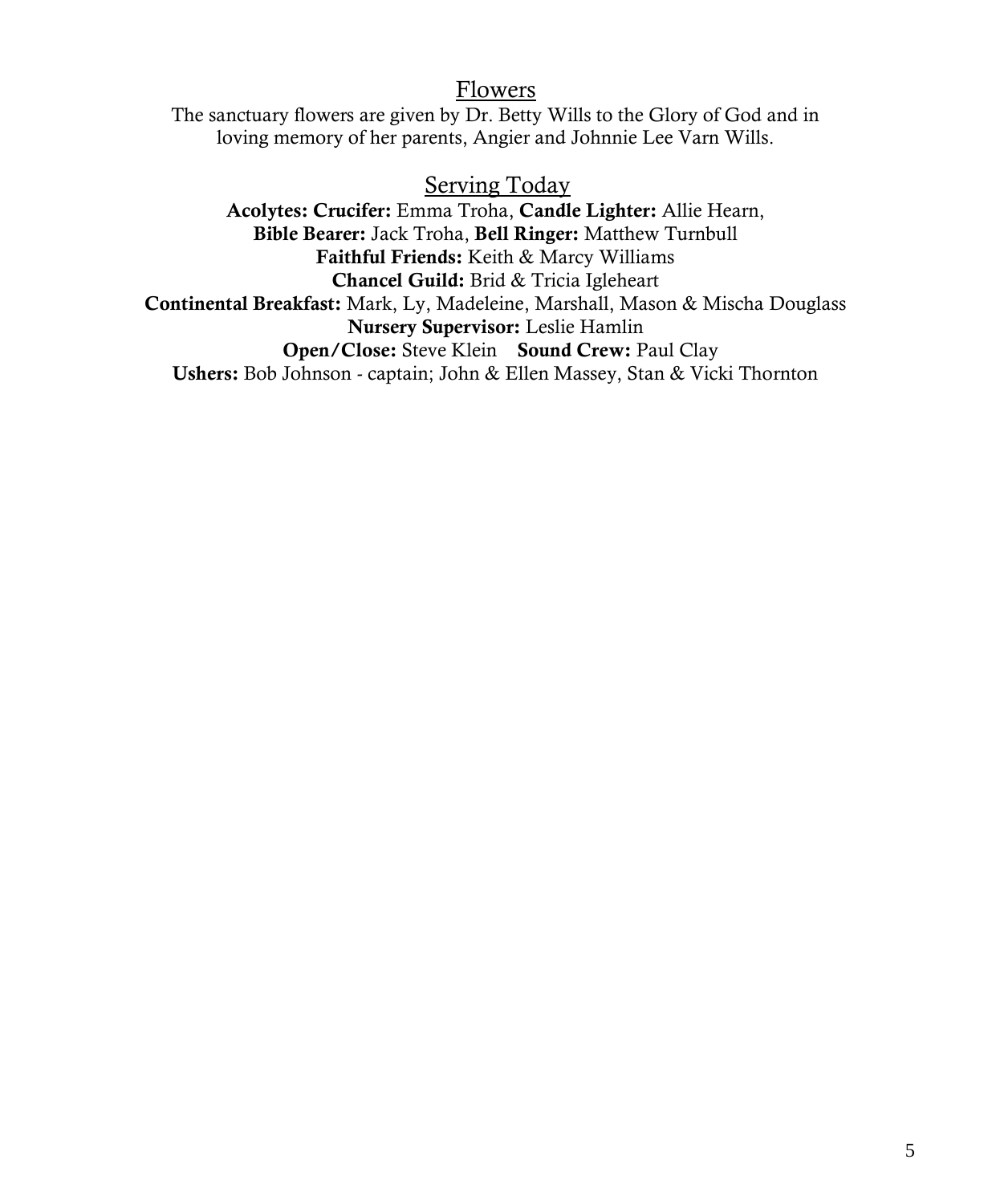#### Count Your Blessings



Words: Johnson Oatman, Jr., © 1897; Music: © Edwin O. Excell, 1897. Public Domain. All rights reserved. Reprinted under OneLicense.net A-71933.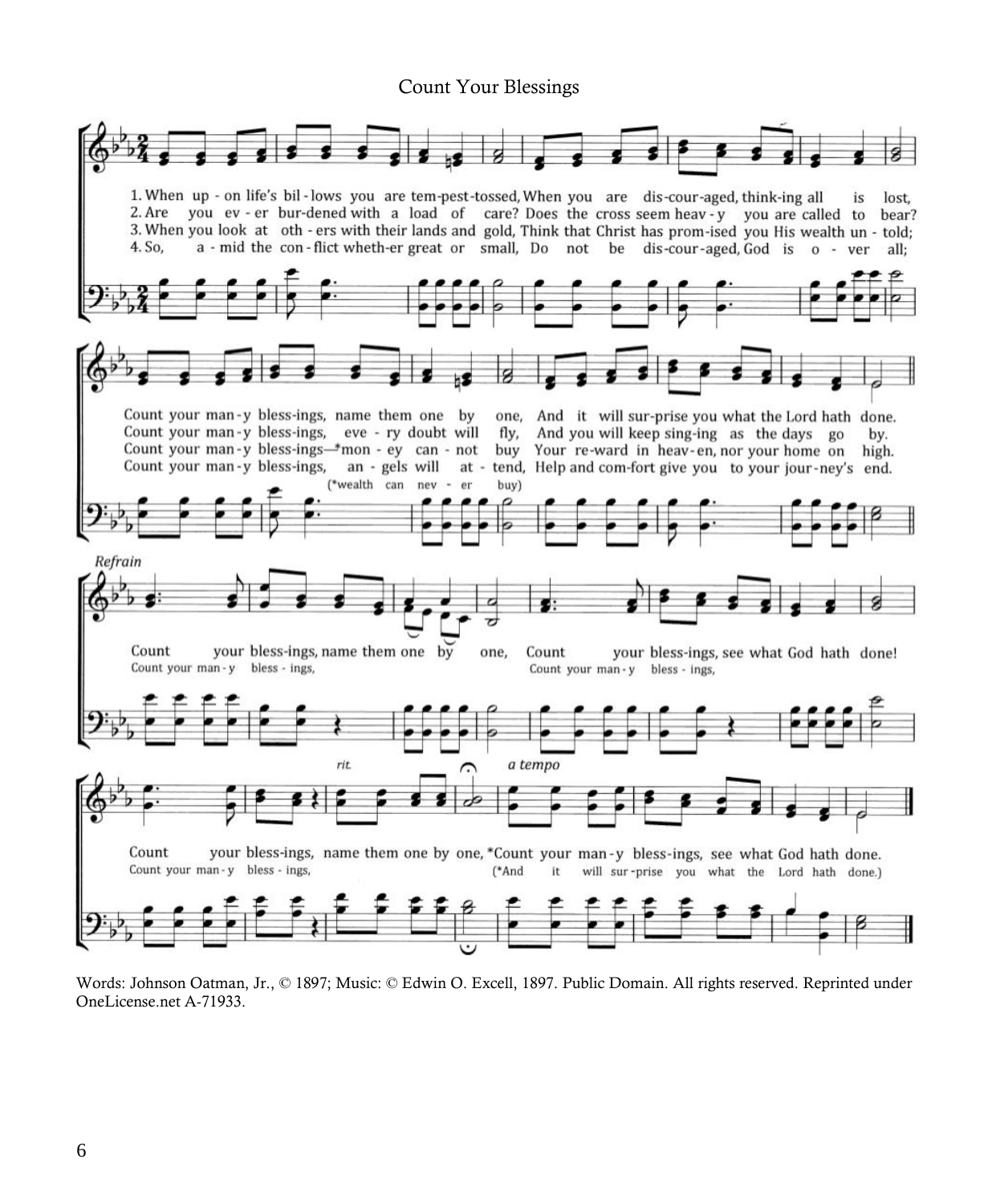**Commitment, "Overflowing with Thanksgiving":** This past Sunday, we had a very exciting kickoff to our Time, Talent and Treasure Campaign – Overflowing with Thanksgiving. As the excitement builds towards commitment Sunday, I know each of us are prayerfully considering our commitments as we think about 2 Corinthians 9:12, where Paul says "This service that you perform is not only supplying the needs of the Lord's people but is overflowing in many expressions of thanks to God."

During October, we invite you to think about what St. Luke's means to you. How do and how will you overflow with expressions of thanks to God?

St. Luke's pastors and Church officers made their pledges during the officer's retreat on Saturday, September 28. We ask that you join us by prayerfully considering your time, talent and treasure commitment. Please bring your pledge form to offer at the **8:30 a.m. or 11:00 a.m. service on October 27, 2013**. Alternatively, you can submit your pledge at [commitment@slpres.org.](mailto:commitment@slpres.org) We will celebrate our commitments with a reception on Sunday, November 3rd after the 11:00 a.m. service.

Help us conserve postage and please pick up your pledge packets today at the table in the main lobby.

**Inquirers' and New Members' Class, Started Today!:** Our next series of classes will be held every Sunday, **October 13 through November 10**, from 9:30 to 10:30 a.m. in the Session Room, #109. The class will be led by Jason Whitener and St. Luke's members. If you are interested in knowing more about St. Luke's and/or want to join the church, please contact Jason at jasonwhitener@slpres.org or 770-393-1424 ext. 223.

**Congregational Meeting, October 27:** The Session of St. Luke's has called a congregational meeting following the 11 a.m. worship service on October 27, 2013. The purpose of this meeting is to elect the at-large congregational members of the 2014 Officer Nominating Committee.

**Life Line Screening Coming to St. Luke's on Monday, November 18:** Do you know how to recognize the warning signs of a stroke? Protect your health by finding out your risk of having a stroke by participating in the Life Line Screening that will be at St. Luke's on Monday, November 18, 2013. Through ultrasound they evaluate the carotid arteries for the buildup of fatty plaque which is the leading cause of stroke. To sign up, you MUST pre-register through the Helping Hands website (www.helpinghandsforhealth.com). You will get a \$10 discount as well as they will donate \$10 to St. Luke's. Pick up a brochure in the main lobby kiosk for more information. Questions? Contact Sally Hawkins in the church office.

### KNOW

**FEAST for ALL!** More details are in the brochures which can be found on our website, [www.slpres.org,](http://www.slpres.org) in the lobby, in the narthex, or in the Sheppard Hall lobby. You can also sign up weekly on the blue pew cards, or call Sally Hawkins in the church office by noon on Monday. To access the menu for Wednesday Night Dinners go to http://www.slpres.org/fellowship.asp and click on "click here to view Fall 2013 menu" or check a copy of the menu on the lobby bulletin board.

**Mom's Group Fall Study, "Sticky Faith":** For moms of infants through elementary age and beyond. We will meet every Wednesday through November 6, from 10 - 11 a.m. Child care is available with a reservation. Contact Shannon Dill, shannondill@slpres.org, to register!

**Men's Bible Study:** Meets every Friday, year round, 6:40 - 8 a.m. in the Parlor, Room 145, and is led by Dave Elkins. Gather with other men before you start your day to share in Bible study and fellowship. We are studying First John.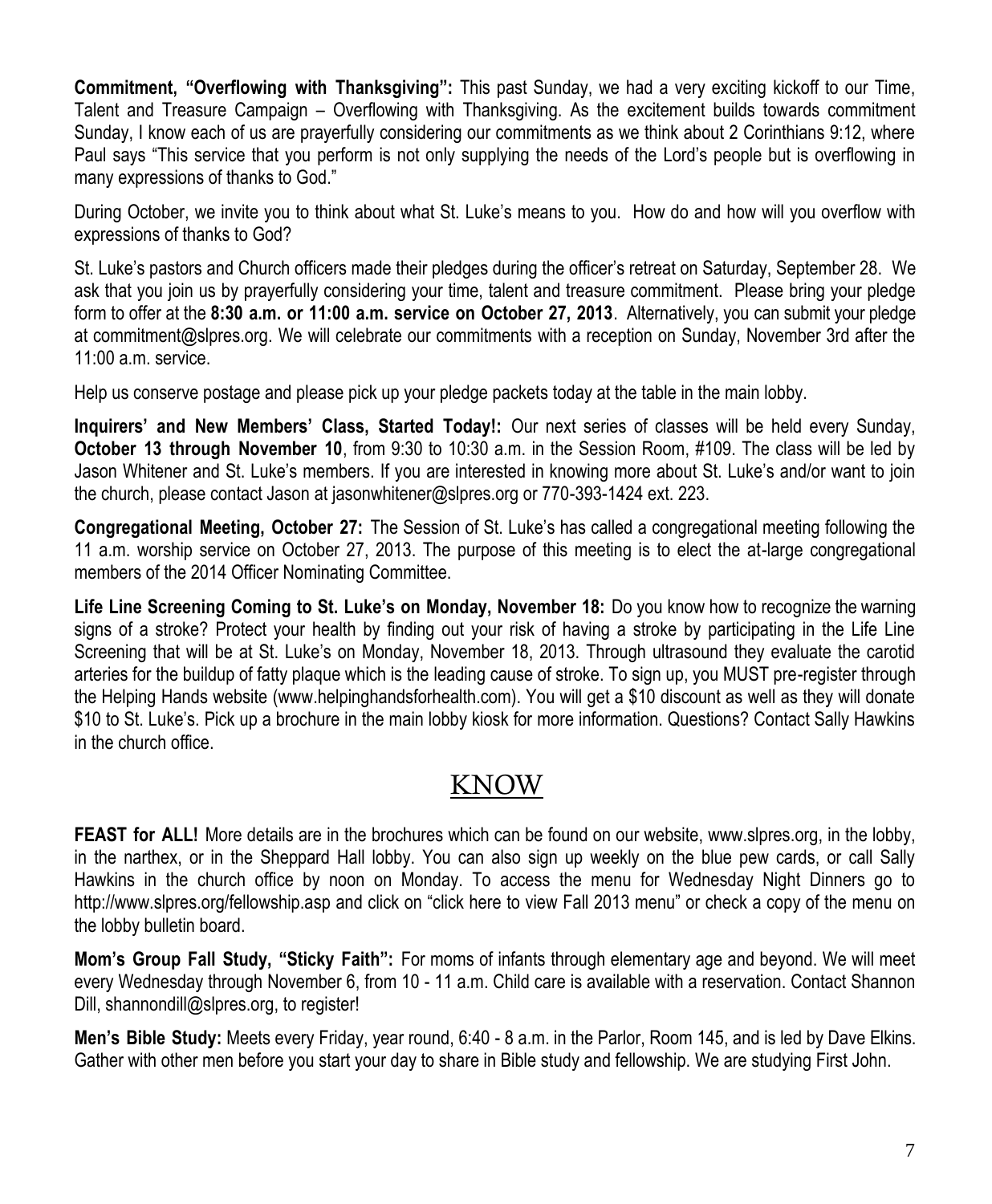**Cursillo:** The next Cursillo Weekend is **Thursday, October 31 through Sunday, November 3, 2013** at the Pinnacle Retreat Center in Clayton, Georgia. What is Cursillo? Cursillo is a three-day, lay-led spiritual renewal weekend that presents a short course in living life in Christ to help Christians become more deeply rooted in their faith by focusing on God's unconditional love and Christ's call to service. Cursillo is not designed to change what you believe, but to help you realize the full abundance and grace of that belief. It has also been described as three days of singing, worship, laughter, prayer, fellowship, and thinking about what God has planned for you. Contact: Debi ([debi.elkins@att.net\)](mailto:debi.elkins@att.net) and Dave Elkins ([d.elkins@att.net\)](mailto:d.elkins@att.net) at 770-458-6415; or anyone at SLPC who has attended; or see the website for more information: [www.](http://www.signupgenius.com/go/805084CAFAF28A75-slpc3)georgiapresbyteriancursillo.com.

#### *Adult Sunday School ~ Next Sunday ~ 9:30-10:30 a.m.*

F**aith Foundations, Room 232:** We are studying the Gospel of Matthew with emphasis on the Church as an earthly manifestation of the kingdom of God. Lesson: A New Community Emerges.

**FINCH (Families in Christ), Room 203:** This class brings together parents and adults to learn and grow in their faith and their ability to share that faith with their families. We are currently studying the video series "Basic" which explores the basics of the Church as scripture intended it to be. The author says, "God doesn't want us to have to follow Him alone. This is why He gave us the church."

**The New Testament - The Historical Jesus,** Room 145, Parlor: This is a series of DVD lectures by Professor Bart D. Ehrman, James A. Gray Distinguished Professor at the University of North Carolina at Chapel Hill. Dr. Ehrman's lectures will extend into early December, 2013.

**Seasons of the Spirit, Room 231-233:** A biblically-based discussion class following the revised common Lectionary. Lesson: Do we believe God will answer our prayers if we are persistent? (Luke 18:1-8)

**Soul Food, Room 235, Finding Sustenance for Faithful Living:** Fellowship, study and discussion on a range of topics related to spirituality in our lives. The "Thoughtful Christian" curriculum provides the source material for this class.

Questions? Contact Shannon Dill at shannondill@slpres.org or 770-393-1424 ext. 229.

#### *Youth Connection (SLYC)*

**Youth Sunday School:** Sundays, 9:30-10:30 a.m. in the Youth rooms. **Youth Connect:** Resumes next Sunday, 5-7 p.m., in the Great Hall. **Youth Choir:** Resumes next Sunday, 7-8 p.m. in the Choir room.

**FEAST for ALL Youth, Wednesdays**: Dinner together from 5:45-6:25 in the Great Hall; Program from 6:25-7:15 in the Senior High Room. We will check in about the headlines from the news and then spend some time hanging out and re-energizing through recreation.

**This afternoon:** the whole youth group (middle and high school) will head to Uncle Shucks Corn Maze from 12:30- 4:00. \$10 plus cost of food for lunch.

**Tonight:** High School Retreat. Fun times at night and then we will head to Mercy Community Church on Monday. \$35 plus cost of lunch which includes cost of the corn maze. Information and registration form can be found at www.slpres.org/youth.asp. Let Phil know by email ([philbrown@slpres.org\)](mailto:philbrown@slpres.org) or text (970-215-9041) that you are coming.

**Trunk-n-Treat on Sunday, October 27:** Youth families are encouraged to help. You can sign up to help by going to http://www.signupgenius.com/go/10C094FAEAC29AB9-trunk1. This is a great way to plug into this community event.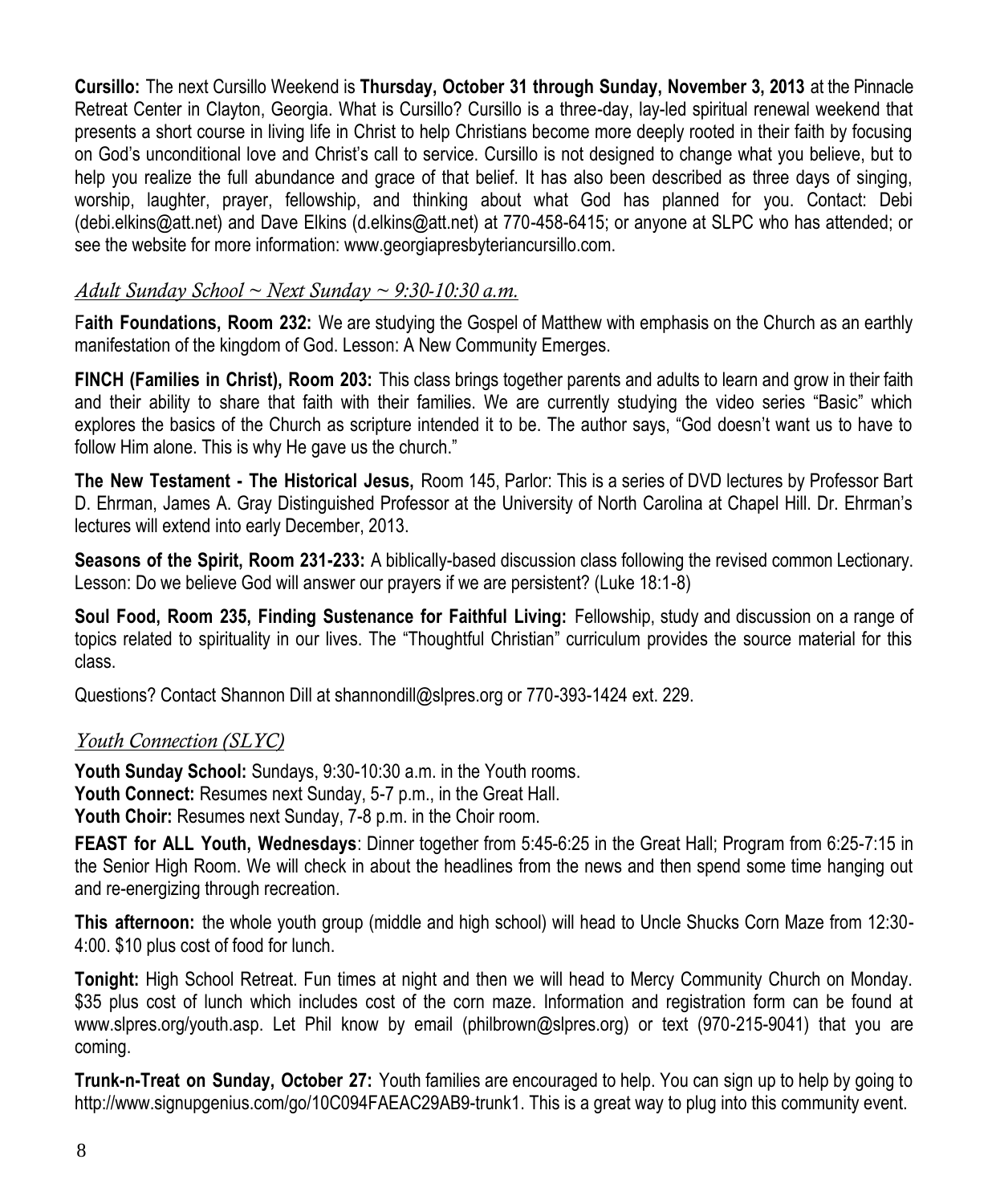#### *News from SPLASH! Children's Ministries*

**Trunk-n-Treat Dinner Tickets are on sale!** Purchase yours today after worship or any day in the Christian Education office or at the SLLS desk. Trunk-n-Treat is scheduled for **Sunday, October 27 from 4:00 until 6:30.** Complete details are on the church website (www.slpres.org).

**Sweet Kids' Outreach Project for CAC!** Please consider bringing a bag of Halloween candy as a donation to the kids served by our local Community Assistance Center. The candy may be placed in our "car trunk" in the main lobby through Sunday, October 27. We will deliver it to CAC so that more families might share in the fun of Halloween.

**We Need a Greeter!** If you can help us welcome families to Sheppard Hall on ANY Sunday morning between 9:15 and 10:30, please click on <http://bit.ly/slpcgreet> . Thanks!

Questions? Contact Catherine Anne Thomas at cathomas@slpres.org or 770-393-1424 ext. 228.

### SHARE

**Last Sunday, St. Luke's Church welcomed 24 guests to its worship services.** Each Sunday, many of our pews will have a first-time or repeat visitor. Your warm welcome to our guests expresses the inviting and hospitable character of this congregation. Your smile and welcoming word make a difference.

**St. Luke's Men's Golf Fellowship (SLMGF), October 19:** Come join us for a great time of golf and fellowship. Sign up at st-lukes-golf@att.net and provide an email address and your cell phone number. Contact Dave Elkins at d.elkins@att.net or 770-458-6415 if you would like to play.

**Jobs & Java - St. Luke's Job Seekers Support Group on Tuesday, October 15:** We will meet at noon in Room 230 for networking and support. For information, contact Jim Garrison, jimgarrison@mindspring.com, or Jared Elliot, jared.elliot@att.net.

**Faith & Film, and Potluck Dinner on Friday, October 18:** All adults are welcome to join us for a potluck dinner and movie in Room 207 in Sheppard Hall (Senior High Room). Dinner starts at 7 p.m. and the movie starts at 7:45 p.m. We will be watching *Parental Guidance* with Billy Crystal and Bette Middler*.* Please RSVP at connie@salesfitness.com to let Connie and Nick Nicholson know that you are coming and if you would like to help with food.

**Marriage Enrichment Group Monthly Meetings:** Mark your calendars for the third Sunday of the month for our group meetings. Our next two fall meetings are **October 20** and November 17 from 5 to 6:30 p.m., starting in Room 203. Child care is provided. New couples or couples with questions may contact Kimey and Mark Reed at kimeyreed@gmail.com or 404-441-8614.

**Better Marriages Getaway Weekend for Your Marriage:** Registration is underway for the Better Marriage Getaway Weekend, "Pathways to the Heart", February 14-15, 2014 at the Sea Palms Resort in St. Simons Island, GA. The registration fee is \$225 per couple before January 13 (then \$255). The hotel room is booked separately at \$129 per night. Registration forms can be found at www.BetterMarriagesGA.org or contact Kimey and Mark Reed at kimeyreed@gmail.com or 404-441-8614 for more information. This would be a fantastic Valentine's gift.

**OWLS (Older, Wiser, Loving Seniors), October 22:** Mark your calendars! The OWLS will next gather on Tuesday, October 22, for lunch and a program. The cost is \$7/person. Program: The Philip's Tower Celebration Choir will be with us. Please RSVP on the sign-up sheet on the lobby bulletin board.

The OWLS will be preparing a meal for the men at Journey on **Sunday, October 27**. If you would like to participate, contact Ellen Massey at 770-394-9386 and put your name on the sign-up sheet on the lobby bulletin board.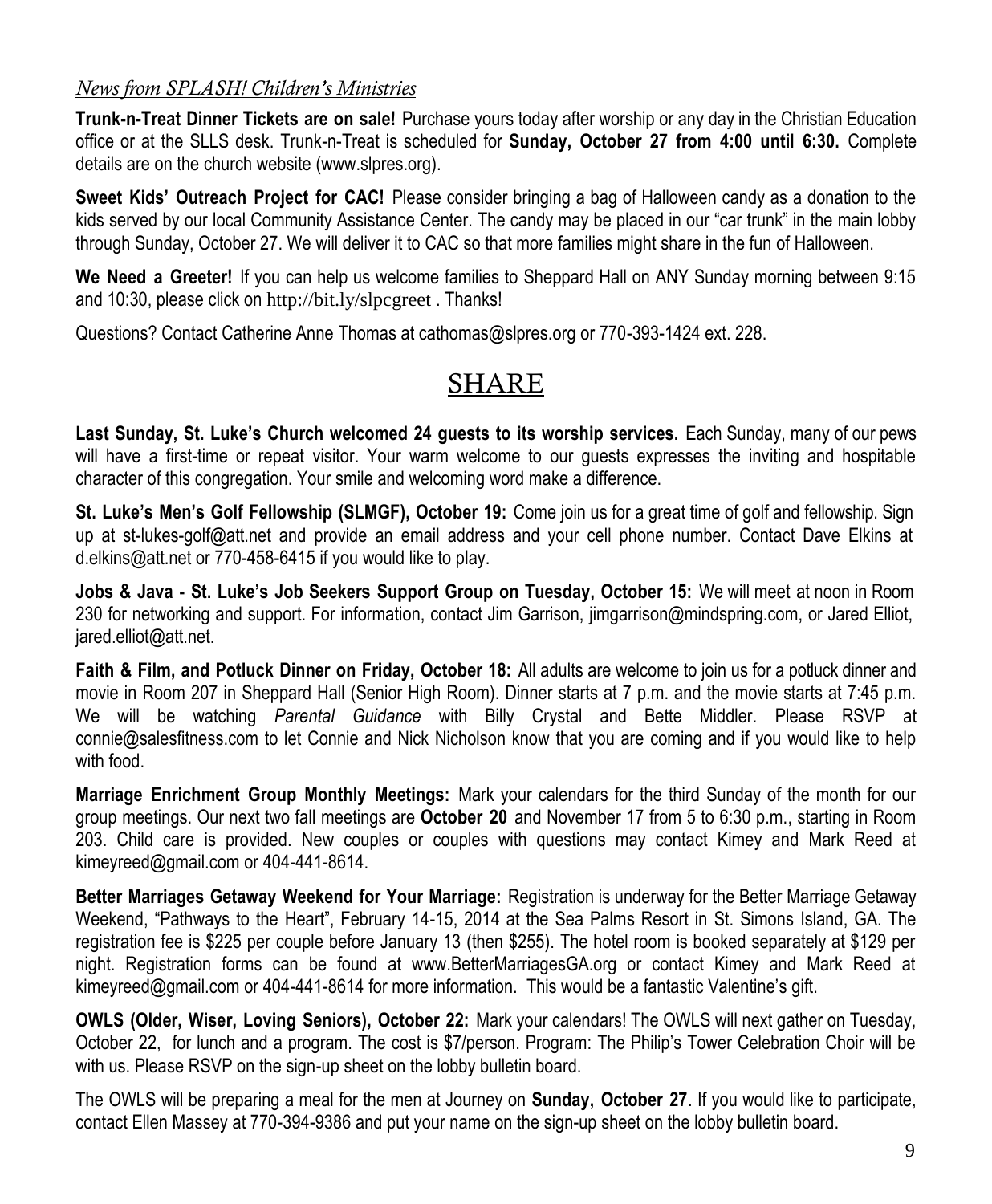**Men's Breakfast, Saturday, November 9:** Wondering where you are going to have breakfast on Saturday, November 9? Easy answer - Dodd-Sterling UMC at 9:00 a.m. Nothing but goodness will come your way - food, fellowship, and inspiration! Join in the fun as we reconnect with Reverend Melson and our good friends at Dodd-Sterling UMC! We have much to celebrate and much to do in partnership in the years ahead. Address: 3272 Browns Mill Road SE, Atlanta 30354. For any of you who are interested in car pooling, meet in the St. Luke's parking lot on the Manhasset side in time for an 8:15 a.m. departure. I hope you can make it. Questions? Contact Daryl Moore Contact Daryl Moore at H: 770-395-6278, C: 404-993-6203, or ddmoore@yahoo.com.

**Stephen Ministry:** SAVE the DATE and don't be late! Come celebrate on November 3rd our 4th annual Stephen Ministry Sunday. We invite you to join us for a continental breakfast in the lobby. We are excited to share with each and everyone, "Who I Am Makes a Difference"!

**The Worship Exploratory Task Force Committee wants to hear from you!** We are engaged in ongoing discussions on how we can better serve our congregants in worship. Please contact a member of the committee or Bruce Jones - chair, [stratocaster2@comcast.net o](mailto:stratocaster2@comcast.net)r 404-304-5346, with your comments, concerns, and suggestions. Members of the committee are Mary Louise Connor, Parker Cutler, Debi Elkins, Jim Giesler, Jill Hudson, Tom Loftis, Clair Maxwell, Wendy Moreland, Paula Morris, Roby Price, Kimey Reed, Edna Schell, Jim Schell and Jason Whitener.

#### *From the Choir Loft*

**CHRISTMAS is just around the corner.** Be a part of choir as we begin our rehearsal of Christmas music this week for Toys for Tots and Lessons and Carols. It would be great to have YOU singing up front for these special seasonal events. Contact Clair Maxwell (clairmaxwell@slpres.org or 770-393-1424 ext. 227) about participating and sharing your musical gifts. Additionally, you are welcome to join the Chancel Choir on **Sunday, November 24** as we sing "Now Thank We All Our God." Join us!

### SERVE

**You are invited to Mountain TOP Mission Weekend:** Mountain TOP adult mission weekend is approaching! A group is attending the weekend of October 31 - November 3. Financial assistance is available. Please contact Shannon [\(shannondill@slpres.org\)](mailto:shannondill@slpres.org) for more information or to register.

**Thornwell Home Christmas Offering:** For 138 years, Thornwell Home for Children has helped children who suffer from neglect, abuse and abandonment. Thousands of children have been offered hope, healing and successful life stories. St. Luke's Presbyterian Women has supported Thornwell for over 30 years with a special Christmas Offering collected **throughout the month of October**. Per our St. Luke's tradition we ask that everyone contribute a donation in lieu of sending Christmas cards to your St. Luke's Family! Throughout the month of October, there will be pew envelopes as well as envelopes and information in the lobby. Thank you for helping to brighten a child's Christmas morning! Please make **checks payable to Presbyterian Women.** 

**ArtReach for Outreach!** The Trinity Alternative Gift market is holding an art contest for children and youth that **runs through November 10**. The winning entries will become the front cover for note cards, angel cards, and Christmas cards to be sold in the market in December, as well as for all of our Christmas season bulletins. Drop your completed pictures in the red drop-box in the main lobby. Questions? Contact Christine Crutchfield (gafrog01@hotmail.com).

**Honduras Outreach International (HOI):** Mark your calendars for the "Honduras Comes to Atlanta" event on **Thursday, November 7**, 6:30-9:00 p.m. at the Marriott Courtyard in Decatur, GA. The event will include special guests from Honduras as well as a time to honor Matt Moore, a longtime support of HOI. Tickets are \$80 per person and may be purchased online at www.hoi.org/rsvp or contact Erin Daniel at 404-327-5768.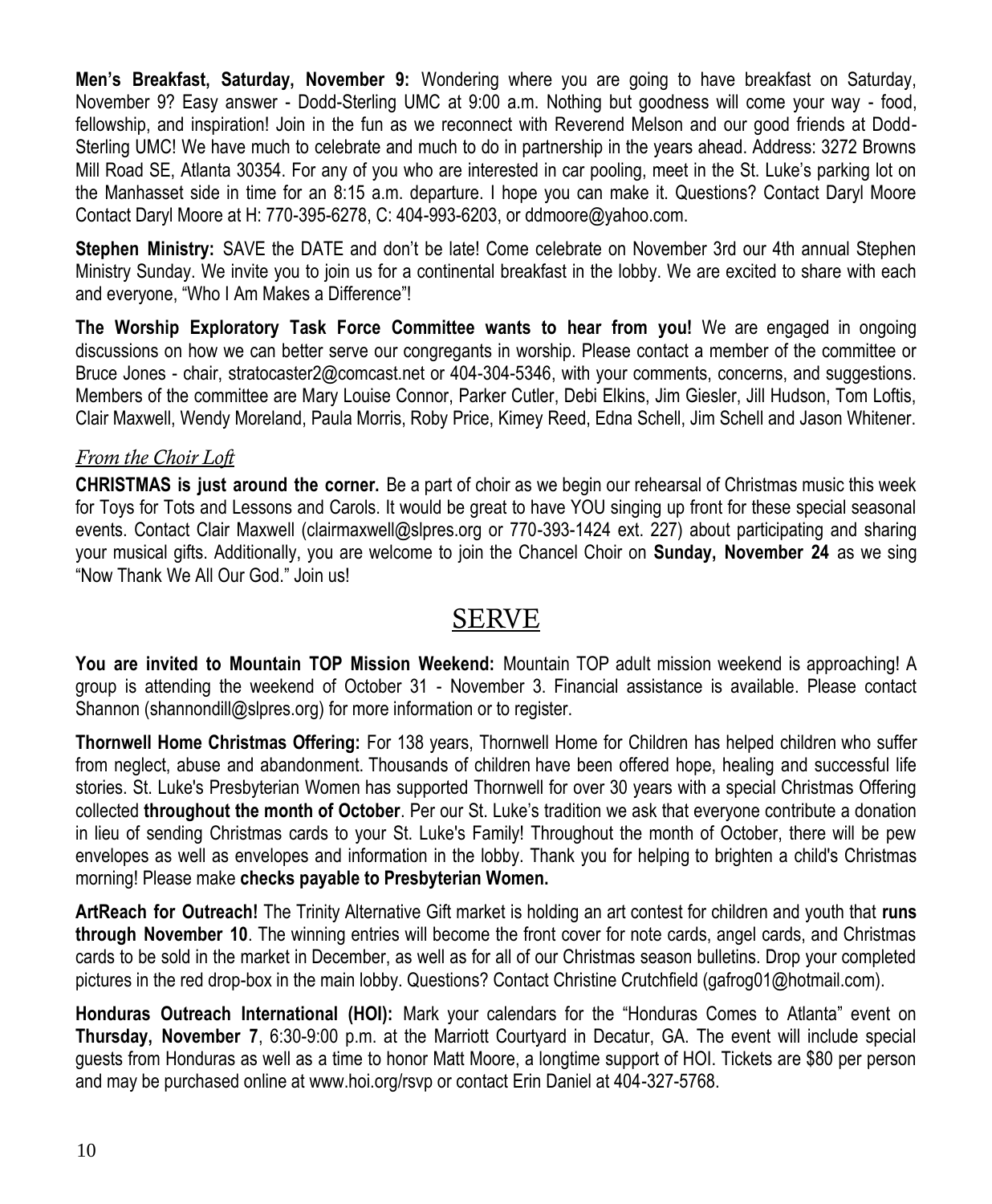**Share a Dinner at Journey Night Shelter:** St. Luke's provides dinner on the fourth Sunday of the month for 26 homeless men at Journey (formerly Druid Hills). Volunteers are needed for each month, September 2013 through August 2014. The following dates are still available: February, April, May-July 2014. If you, your family, or group are willing to provide a meal one month, please sign up on the sheet on the lobby bulletin board or you may call Al Bridges at 770-394-6581.

**Buy Some; Share One:** St. Luke's has an ongoing food drive to support local organizations. We ask that **every** time you go to the grocery store, pick up one extra non-perishable item and put it in one of the carts in the main lobby (just inside the doors at the Manhasset entrance) - Buy Some; Share One! Their most needed items are canned meats such as chicken and tuna, peanut butter, jelly, cereal, rice, canned vegetables, cereal and toilet paper. Please help fill the pantry for neighbors seeking assistance. We are now collecting for the Interfaith Outreach Home.

**Get together with some friends for a continental breakfast here at St. Luke's every Sunday morning.** If you and your friends could furnish one of these breakfasts, we will be glad to reimburse you. Please sign up on http://www.signupgenius.com/go/10C094DADAC22AB9-continental or contact Jay Burton, jburton@mfllaw.com.

**Looking to serve your church?** There is a need for those willing to serve in a friendly and welcoming way as ushers. Duties include greeting everyone, passing out bulletins, taking up the offering, directing congregants during communion, and tidying up after worship. Questions? Contact John Tienken, 770-394-1104, tienkenj@gmail.com.

**R.O.C.K. (Reaching Out Through Crocheting & Knitting):** Wednesdays, 10 a.m. - noon. Men and women, young and not quite so young, of varying skill levels (absolute beginners to experts) are welcome! We make prayer shawls, layette sets for preemies, squares for blankets, and a variety of other items for outreach projects.

**Looking for a great way to meet other St. Luke's members while serving our congregation?** St. Luke's meal ministry provides meals for families or individuals who are recovering from a recent surgery or illness, suffering from the loss of a loved one, or celebrating the birth or adoption of a new baby. If you are interested in delivering a meal to a congregation member or would like more information, please contact Krissy Williams at bkcook71@yahoo.com.

**Prayer Ministry:** Our St. Luke's Prayer Ministry Team is involved in intercessory prayer. Intercessory prayer is the act of praying on behalf of others. The Bible is clear that Christians are called to be intercessors. If you would like to become a part of the Prayer Ministry Team, contact Paula Barbin, barbin@fulton.K12.ga.us or 678-297-9877.

**Family Promise: Hosting:** We will have another week of volunteer opportunities **November 24 through December 1**. Watch for a sign-up link. **Office Angels:** To volunteer, please use SignUpGenius.com, go to "find a registry" and enter [steveray22@gmail.com](mailto:steveray22@gmail.com) to volunteer. **To Help with Supplies:** The Family Promise Day Center here at St. Luke's is in need of some basic supplies. If you can help with any of these supplies, please go to: http://www.signupgenius.com/go/70A0E49A8AB29AB9-fpdaycenter1.

#### Elders

**Class of 2014:** Tricia Bridges, Jim Bryant, Faye Cashwell (Clerk of Session), Parker Cutler (Youth Elder), Annie Hardy, Sally Joyce, David King, Dick Miller, John Ray. **Class of 2015:** Jennie Burroughs, Jared Elliot, Tricia Igleheart, Fern Mitropoulos, Mark Reed, Chris Wiseman, Chris Wallace, Les Woodsides. **Class of 2016:** Rich Crutchfield, Mary Guerrant, Tom Loftis, David McKenney, Wayne Radloff, Mark Ryan, David Tharp, Allison Thornton.

#### Deacons

**Class of 2014:** Diane Beidl, Jay Burton, Jim Giesler (Moderator), Joyce Johnson, Jean Kammerer, Paula Morris, Luis Sepulveda, Carol Sweigert, Kris Turnbull. **Class of 2015:** Maria Barnhart, Matt Biggerstaff, Sarah Caverhill, Peter Keohane, Julie Knotts, Billy Martin, Gena Spears, Taylor Vivian, Krissy Williams. **Class of 2016:** Sandra Clay, Amanda Dunnick, Shawn Hamlin, Niki Rabren, Katherine Robeson, Rebecca Strickland, Jenny Troha, Michelle Vail, Meg Wallace.